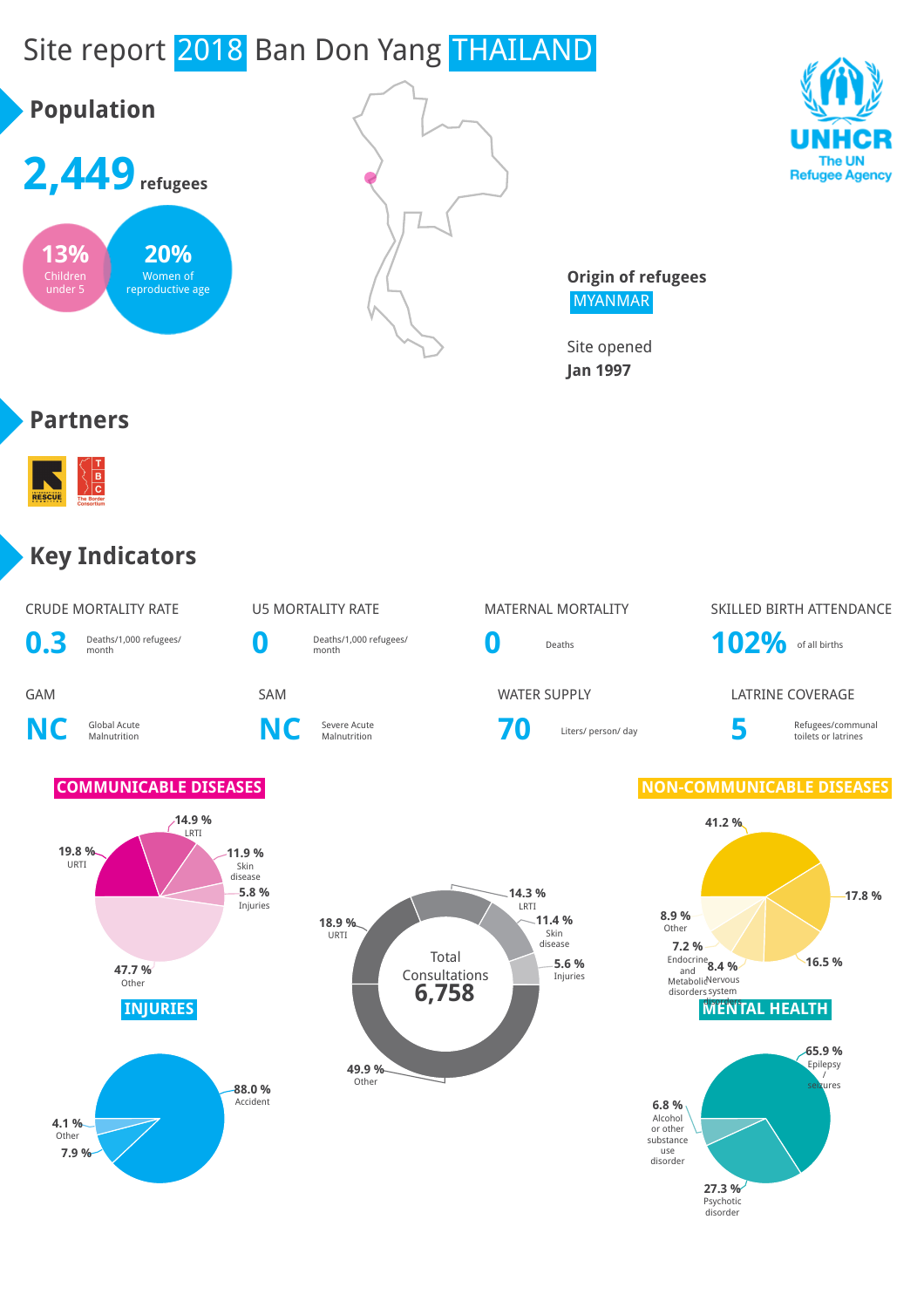## **Public Health**

| <b>HEALTH STAFFING</b>                                      | <b>INDICATOR</b> | <b>STANDARD</b> |           | <b>MORBIDITY</b>                                 | <b>INDICATOR</b> | <b>STANDARD</b> |   |  |
|-------------------------------------------------------------|------------------|-----------------|-----------|--------------------------------------------------|------------------|-----------------|---|--|
| Number of medical doctors                                   |                  | 1: 50,000       | ◎         | Incidence of malaria among children under        | 0                |                 |   |  |
| Number of qualified nurses                                  |                  | $1:$ < 10,000   | ◙         | Incidence of watery diarrhoea among              | 36               |                 |   |  |
| Number of community health workers                          | 10               | 1: 1,000        | ◙         | children under 5                                 |                  |                 |   |  |
| <b>ACCESS AND UTILIZATION</b>                               | <b>INDICATOR</b> | <b>STANDARD</b> |           | Incidence of pneumonia among children<br>under 5 | 173              |                 |   |  |
| Consultations per trained clinician per day                 | 21               | < 50            | ◙         | Incidence of pneumonia among over 5              | 34               |                 |   |  |
| Health utilisation rate (new visits / refugee /             | 2.7              | $1 - 4$         | ◙         | Tuberculosis success rate                        | 100%             | < 90%           | ◙ |  |
| year)<br>Proportion of host population consultations        | 15%              |                 |           | Were any MDR/X-TB cases diagnosed among<br>PoCs? | <b>No</b>        | <b>No</b>       | ☺ |  |
| <b>MORTALITY</b>                                            | <b>INDICATOR</b> | <b>STANDARD</b> |           | VACCINATION                                      | <b>INDICATOR</b> | <b>STANDARD</b> |   |  |
| <b>Crude Mortality Rate</b><br>(CMR) (/1000/month)          | 0.3              | < 0.75          | Ø         | Full vaccination coverage                        | 110%             | $< 95\%$        |   |  |
| <b>Under-five Mortality Rate</b><br>(U5MR) (/1000/month)    | 0.0              | $< 1.5$         | $\bullet$ | Measles vaccination coverage                     | 106%             | < 95%           |   |  |
| <b>Infant Mortality Rate</b><br>(IMR) (/1000 livebirths)    | 0.0              | < 30            | $\bullet$ | Source of vaccination data                       | <b>HIS</b>       |                 |   |  |
| <b>Neonatal Mortality Rate</b><br>(NNMR) (/1000 livebirths) | $\mathbf{0}$     | < 20            | $\bullet$ | <b>IN-PATIENT DEPARTMENT (IPD)</b>               | <b>INDICATOR</b> | <b>STANDARD</b> |   |  |
| <b>OUTBREAK ALERT AND RESPONSE</b>                          | <b>INDICATOR</b> | <b>STANDARD</b> |           | Average length of stay (days)                    | 4.8              |                 |   |  |
| Proportion of outbreaks investigated within 48<br>hours     |                  | 100%            |           | Case fatality rate                               | 0.0              |                 |   |  |
| Number of outbreaks reported                                | $\mathbf{0}$     |                 |           | Hospitalisation rate                             | 153.9            | $50 - 150$      |   |  |

# **Reproductive Health**

| <b>ANTENATAL CARE</b>                                                                     | <b>INDICATOR</b> | <b>STANDARD</b> |   | <b>FAMILY PLANNING</b>                                                      | <b>INDICATOR</b> | <b>STANDARD</b> |  |
|-------------------------------------------------------------------------------------------|------------------|-----------------|---|-----------------------------------------------------------------------------|------------------|-----------------|--|
| Antenatal care coverage                                                                   | 98%              | > 90%           |   | Contraceptive prevalence rate                                               | 48%              | $\geq 30\%$     |  |
| Coverage of antenatal tetanus vaccination                                                 | 100%             | >95%            |   | Source of contraceptive prevalence data                                     | <b>HIS</b>       |                 |  |
| <b>DELIVERY CARE</b>                                                                      | <b>INDICATOR</b> | <b>STANDARD</b> |   | SEXUAL AND GENDER-BASED VIOLENCE (SGBV)                                     | <b>INDICATOR</b> | <b>STANDARD</b> |  |
| Proportion of births attended by skilled<br>personnel                                     | 102%             | $\geq 90\%$     | Ø | Total number of reported rapes                                              | O                |                 |  |
| Proportion of births conducted by caesarean<br>section                                    | 11%              | $5 - 15%$       |   | Proportion of eligible rape survivors provided<br>with PEP within 72 hours  |                  | 100%            |  |
| Proportion of newborn infants with low birth<br>weight (<2500 gs) (weighed within 72 hrs) | 2%               | < 15%           |   | Proportion of eligible rape survivors provided<br>with ECP within 120 hours |                  | 100%            |  |
| Proportion of teenage pregnancies                                                         | 11%              |                 |   | SEXUALLY TRANSMITTED INFECTIONS (STIS)                                      | <b>INDICATOR</b> | <b>STANDARD</b> |  |
| Still birth rate (/1000 total births / month)                                             | $\overline{2}$   |                 |   | Number of genital ulcer diseases                                            | $\Omega$         |                 |  |
| Number of maternal deaths                                                                 | 0                |                 |   | Number of Pelvic Inflammatory diseases                                      | O                |                 |  |
| Proportion of maternal deaths investigated<br>within 48 hours                             |                  | 100%            |   |                                                                             |                  |                 |  |